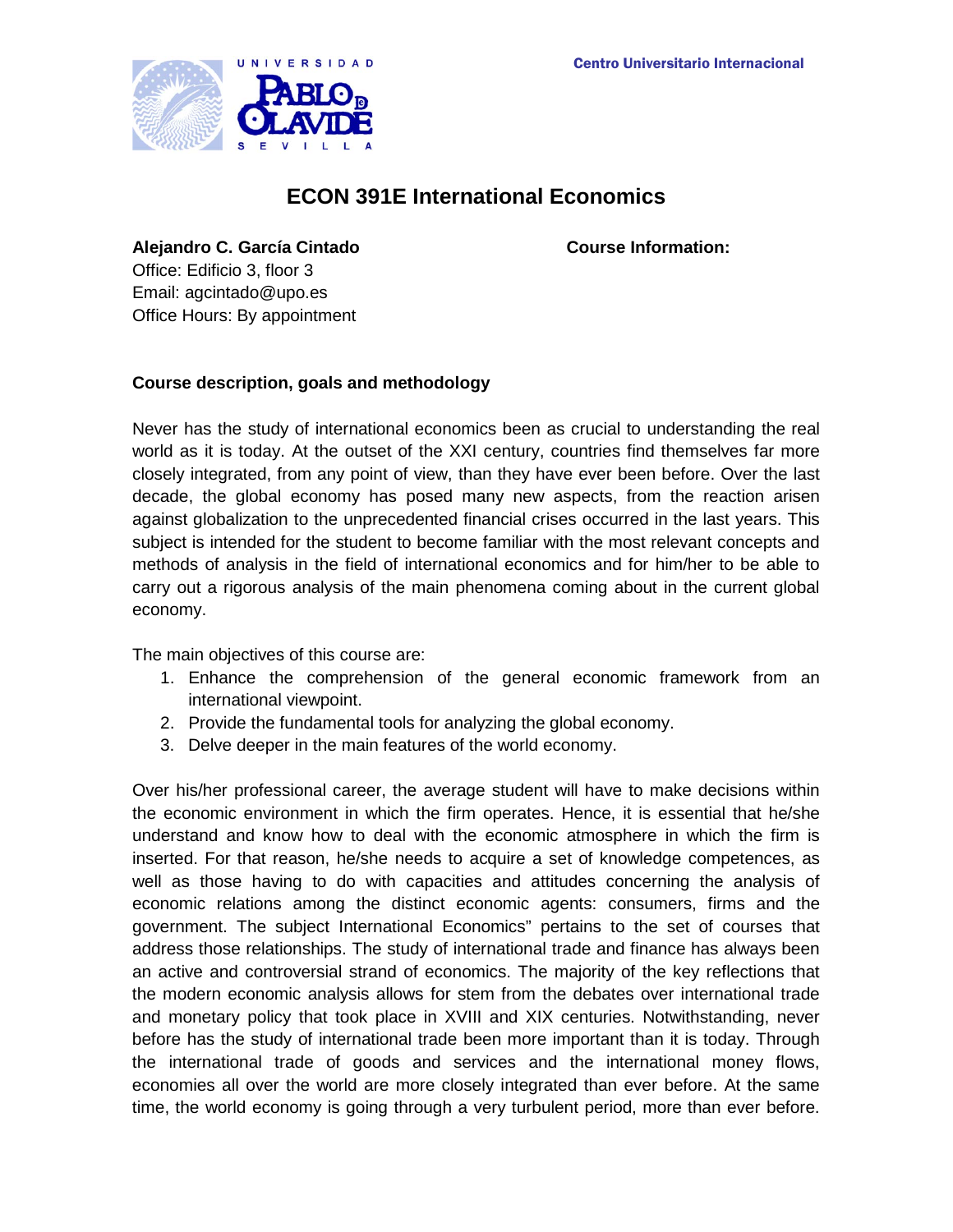Keeping up with the changes occurring in the world economy greatly concerns firms and governments in shaping their strategies and economic policies. International Economics makes use of the same fundamental tools of analysis as the other strands of economics, because the motivation and the economic agents' behaviour are the same both at the international and national levels.

Then, why is it important to have a course that digs deeper into the knowledge and analysis of the international aspects regarding trade relations? The reason is that international economics involves new and different concerns since international trade and foreign investment take place among independent nations. That is why a special analysis of the international economic relations, by using different tools and theories, needs to be undertaken. As far as the firm is concerned, this is a fundamental task in the current economic environment characterized by the occurrence of globalization and the processes of economic integration, like the European Union.

This subject represents the highest possible level attained by students within this set of economics subjects. This subject in turns provides the student with a basic background to go deeper into the international dimension of the firm at a graduate level. As regards to students' professional careers, its main interest lies in the possibility of students furthering their abilities to aquire a firm grasp of how the business activity works in the current economic environment within which international economic relations become essential.

## **Recommendations or Prerequisites**

**Essential prerequisites**: In order to take this course, it is essential to have passed both macro and microeconomics and have knowledge of consumer theory, production theory and the macro magnitudes, as well as be familiar with the graphical and analytical tools relative to those concepts.

**Recommendable prerequisites**: It is advisable to have basic computer skills so as to be able to handle data, process texts and search for information by browsing on the Net.

## **Learning Objectives**

At the conclusion of this course students will:

- 1. Know the main theories that account for the trade relations among countries.
- 2. Know the main trade policy's main tools.
- 3. Know the International Financial System.
- 4. Know the main International Economic Institutions.
- 5. Know the most basic theories which explain the determination of the nominal exchange rate.
- 6. Know the relationships between exchange rates and external competitiveness of an economy.
- 7. Know what the processes of Economic Integration are and which economic effects they have.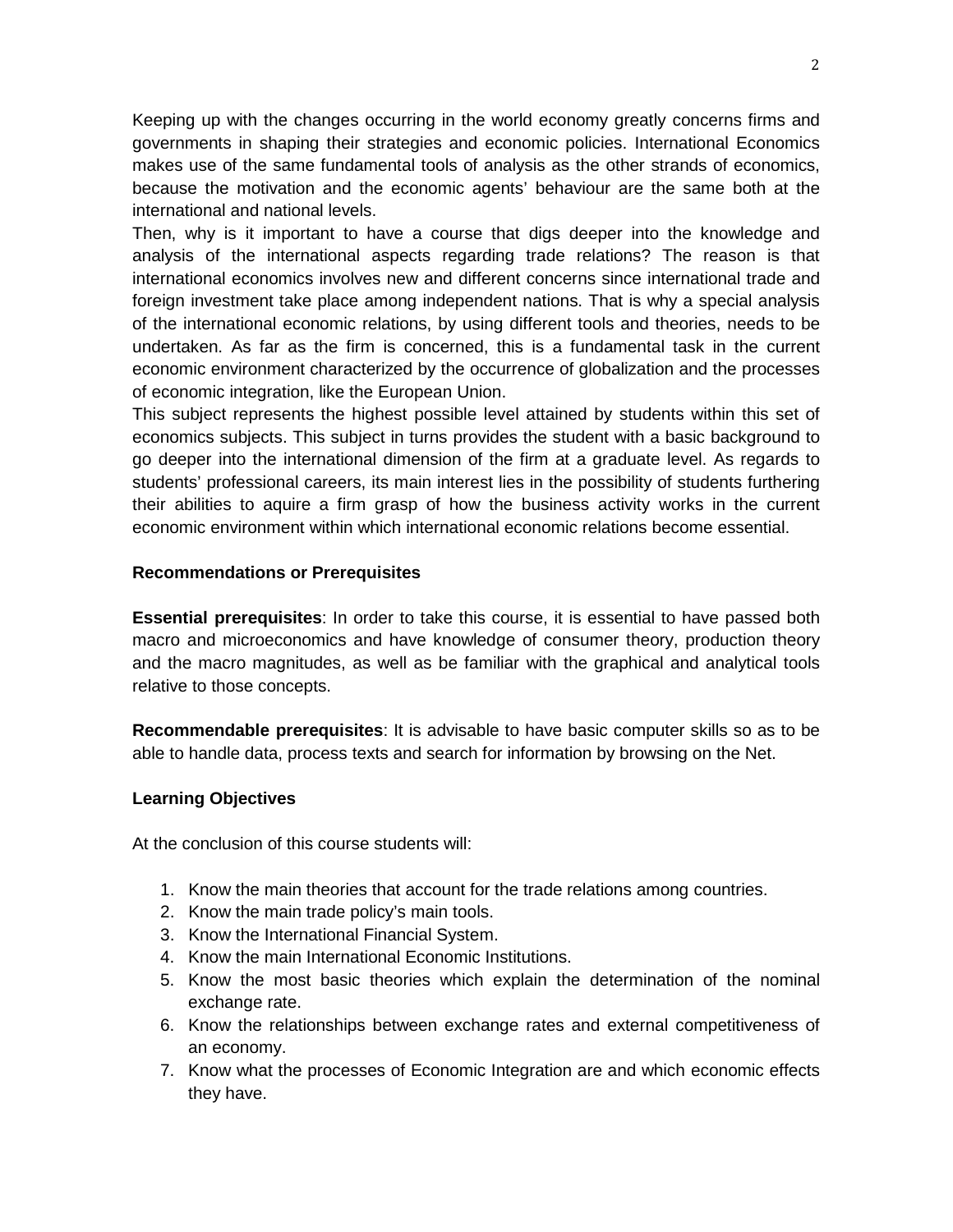## **Required Texts**

Krugman, P. et al. (2014): *International Economics: Theory and Policy* (10th Edition, Pearson).

Lebre de Freitas, M. (2015): *The Dependent Economy Model* [\(http://sweet.ua.pt/afreitas/aulas/MacroMSC/The%20dependent%20economy%20model\\_v](http://sweet.ua.pt/afreitas/aulas/MacroMSC/The%20dependent%20economy%20model_vfinal.pdf) [final.pdf\)](http://sweet.ua.pt/afreitas/aulas/MacroMSC/The%20dependent%20economy%20model_vfinal.pdf).

#### **Recommended Texts**

Feenstra, R. and Taylor, A. (2015): *International Economics* (2nd Edition, Worth Publishers). Salvatore, D. (2013): *International Economics* **(**13th Edition, Wiley). Van Marrewijk, C. (2012): *International Economics* (2nd Edition, OUP).

#### **WEBS:**

- <http://www.voxeu.org/> Columns summing up academic articles.
- *[www.economist.com](http://www.economist.com/)* analytical articles on world economic/political affairs
- *[www.ft.com](http://www.ft.com/)* Financial Times, international news, economy, corporate activities, shares
- *[www.oecd.org](http://www.oecd.org/)* Organisation for Economic Co-operation and Development
- *- [www.imf.org](http://www.imf.org/)* International Monetary Fund
- *[www.nytimes.com](http://www.nytimes.com/)* World news, critical editorials
- *- [www.worldbank.org/](http://www.worldbank.org/)* World Bank

[-https://www.cia.gov/library/publications/the-world-factbook/](https://www.cia.gov/library/publications/the-world-factbook/) - Central Intelligence Agency: The World Fact Book

#### **General Course Policies**

Please keep your cell phones in silent at all times, and avoid their use except as a calculator.

Strictly no food to be consumed in class.

**Course Requirements and Grading**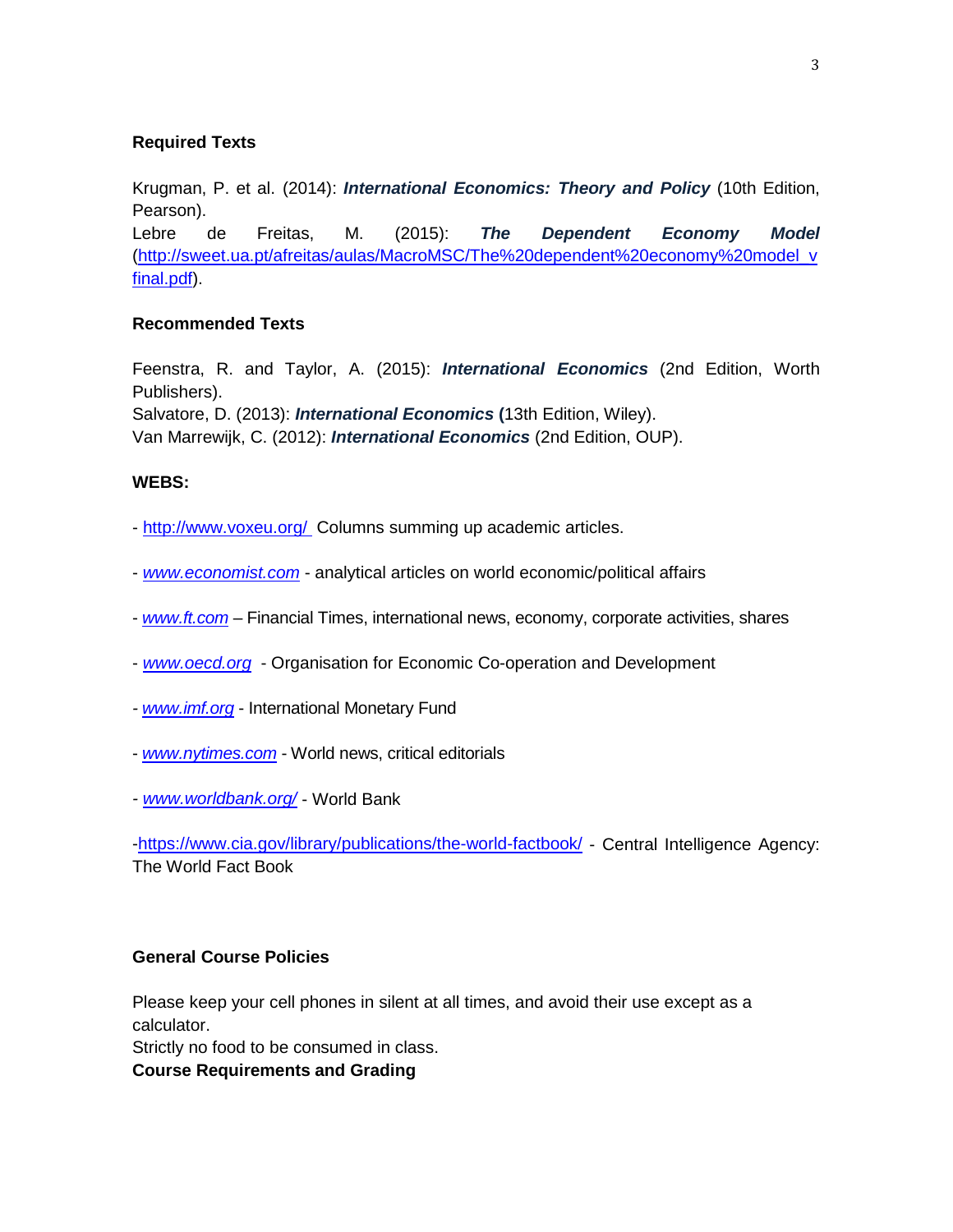Your final grade will be calculated according to the following system:

- 20% mid-term exam
- 30% final exam
- 35% final project
- 15% Class participation quizzes and extra assignments

Every day, during the first 10-15 minutes of class I will invite you (and of course consider it in your 15% participation grade) to bring lecture-related articles from magazines, newspapers or any source that you wish, and share them with the rest of your classmates.

Quizzes or similar assignments will be given to make sure that you are on track.

## **Attendance and Punctuality**

Attendance is mandatory. More than 3 unexcused absences will result in the lowering of the final grade. Students with more than 2 such absences may not challenge the final grade received. Punctuality is required – lateness will be penalised by 0.5 (over 15 mins) or 1 absence (over 30mins).

#### **Academic Dishonesty**

Academic integrity is a guiding principle for all academic activity at Pablo de Olavide University. Cheating on exams and plagiarism (which includes copying from the internet) are clear violations of academic honesty. A student is guilty of plagiarism when he or she presents another person's intellectual property as his or her own. The penalty for plagiarism and cheating is a failing grade for the assignment/exam and a failing grade for the course. Avoid plagiarism by citing sources properly (using footnotes or endnotes and a bibliography).

#### **Students with Disabilities**

If you have a disability that requires special academic accommodation, please speak to your professor within the first three (3) weeks of the semester in order to discuss any adjustments. It is the student's responsibility to provide the International Center with documentation confirming the disability and the accommodations required (if you have provided this to your study abroad organization, they have most likely informed the International Center already but please confirm).

## **Behavior Policy**

Students are expected to show integrity and act in a professional and respectful manner at all times. A student's attitude in class may influence his/her participation grade. The professor has a right to ask a student to leave the classroom if the student is unruly or